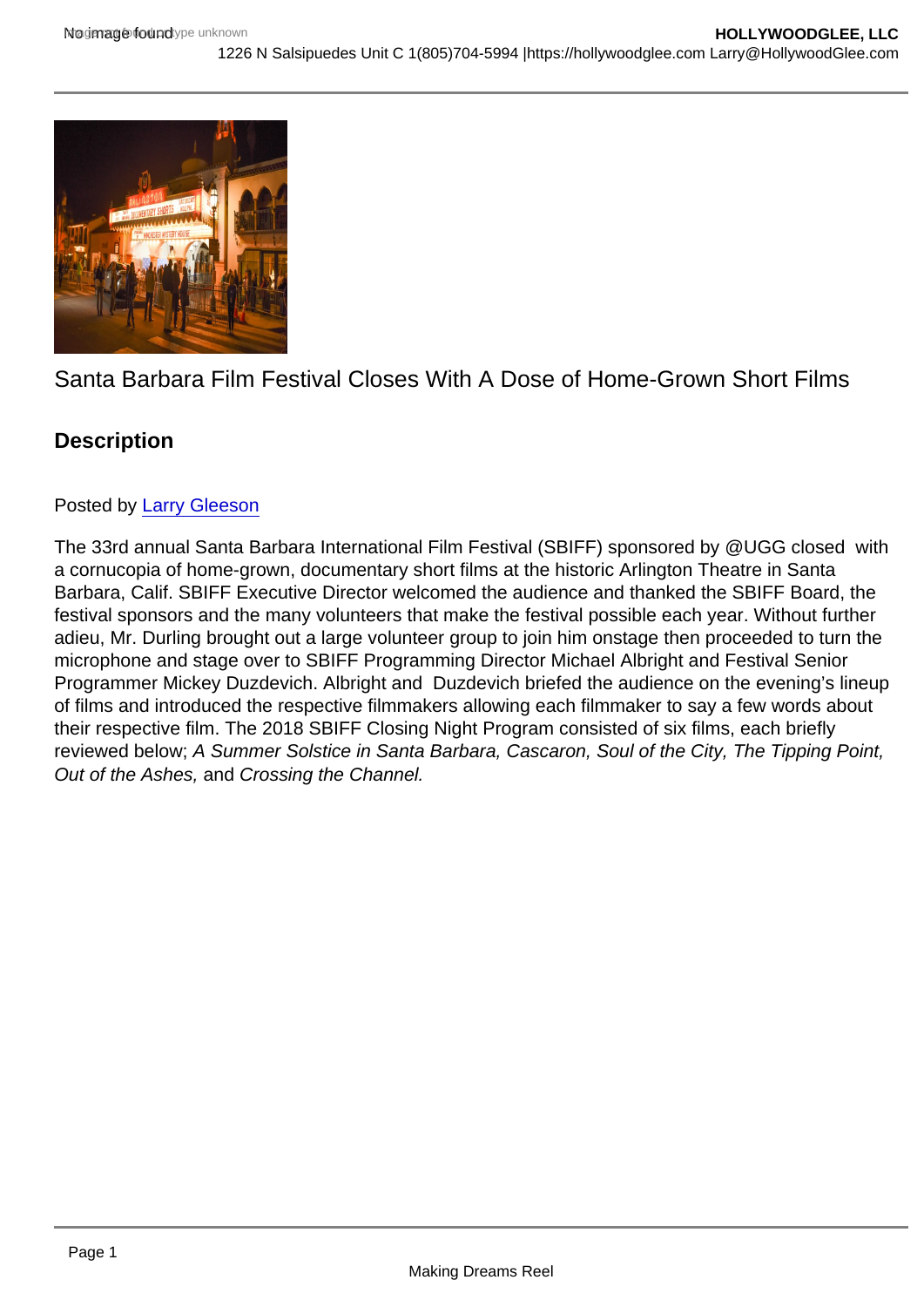

The troupe from A Summer Solstice in Santa Barbara poses on the Santa Barbara International Film

Justin Gunn's A Summer Solstice in Santa Barbara, with a run-time of ten minutes, led off the line-up with an insider's view, utilizing a rich, colorful mise-en-scene of the Santa Barbara, Mardi Gras-style, summertime Summer Solstice Parade held annually on State Street in downtown Santa Barbara. Gunn provides an in-depth look at the costuming and float building with still photographs and voice-over narration. Several brief interviews with Santa Barbara locals Hathor Hammett, Nicky LaFleur, Robin Elander, Britt Nelson and Jim Sun Bear combined with archival footage of previous Solstice celebrations added special significance to Gunn's work. Warmly recommended.



Cascaron Director, Chris Price, second from left, with Co-Director and Writer, CaseyMcGarry, on the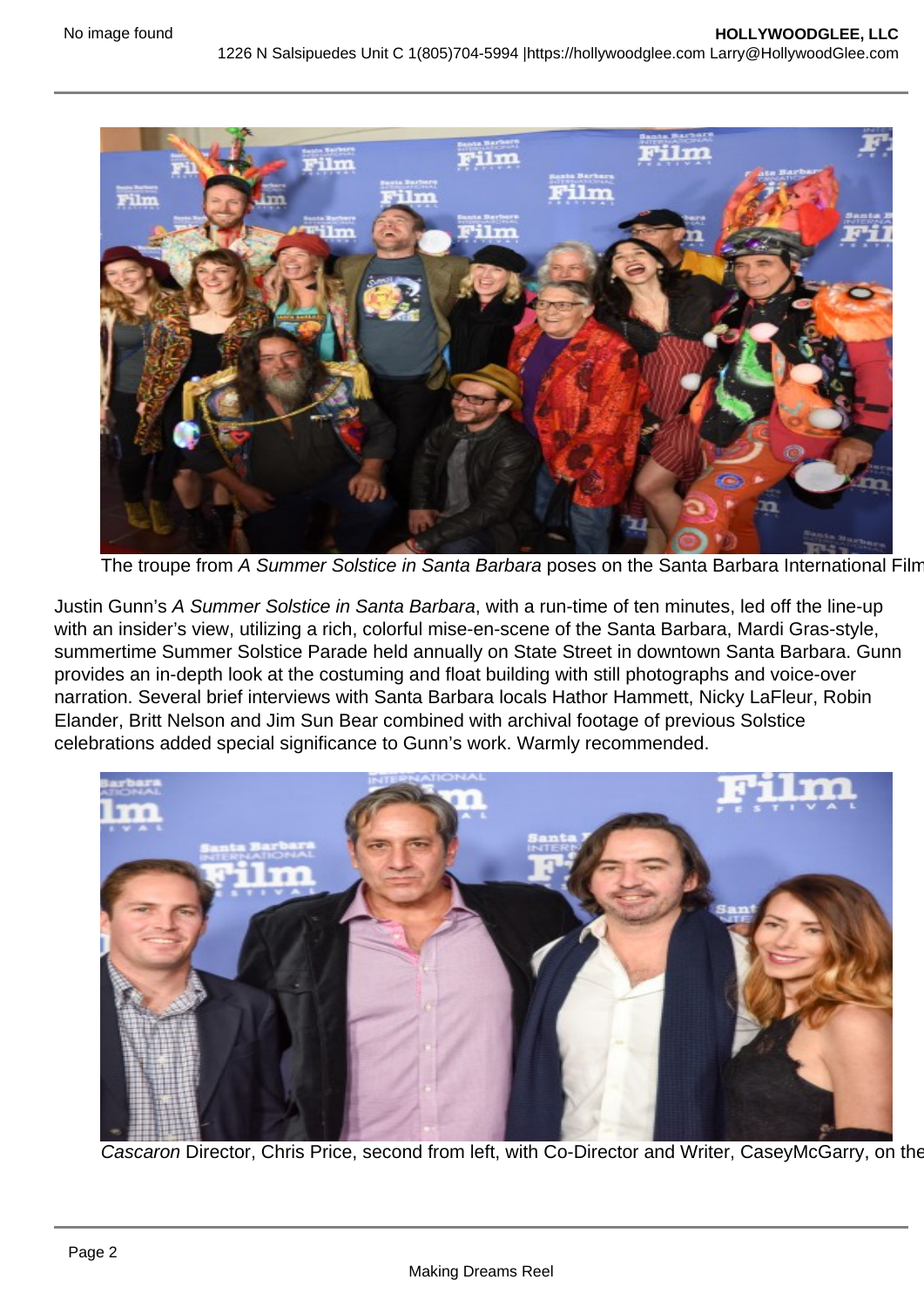Chris Price and Casey McGarry's Cascaron exposed the origins of the cascarones, the confetti-filled egg shells, so popular in the Santa Barbara community during Fiesta celebrations. Originally, the eggs were filled with perfume at dinner parties in the late 1800's and provided "the great amusement of the evening when breaking them over the evening's guets' heads." Moreover, Cascaron accentuates Santa Barbara's Hispanic, traditional culture with an exquisite, behind-the-scenes look at the lifestyle of the Las hueveras, "the Egg Ladies," and their role as keepers of the Fiesta tradition. Direct interviews, still photography and Fiesta archival footage are effectively used in the film's narrative along with English sub-titles when needed. Highly Recommended.



Soul of the City Director, John Klein, takes a moment on the Santa Barbara International Film Festiv

John Klein's poignant Soul of the City focused on Francisco Aguilera, purveyor of the Cabrillo Pavillion Bathhouse East Beach Grill. Klein uses a point-of-view direct interviewing technique with Aguilera, a part of the East Beach Grill for 32 years and provides a well-researched background of the Cabrillo Pavillion with archival photographs, textual over-lays and voice-over-narration. Minor editing skips do detract from the film's overall quality. Significant attention to Aguilera's commitment to the community is provided with archival footage of a Santa Barbara City Council meeting on September 13, 2016 along with several interviews from local event leaders Aguilera has generously supported throughout the years. At issue in Soul of the City was Aguilera's livelihood and the continued operation of the East Beach Grill. Warmly Recommended.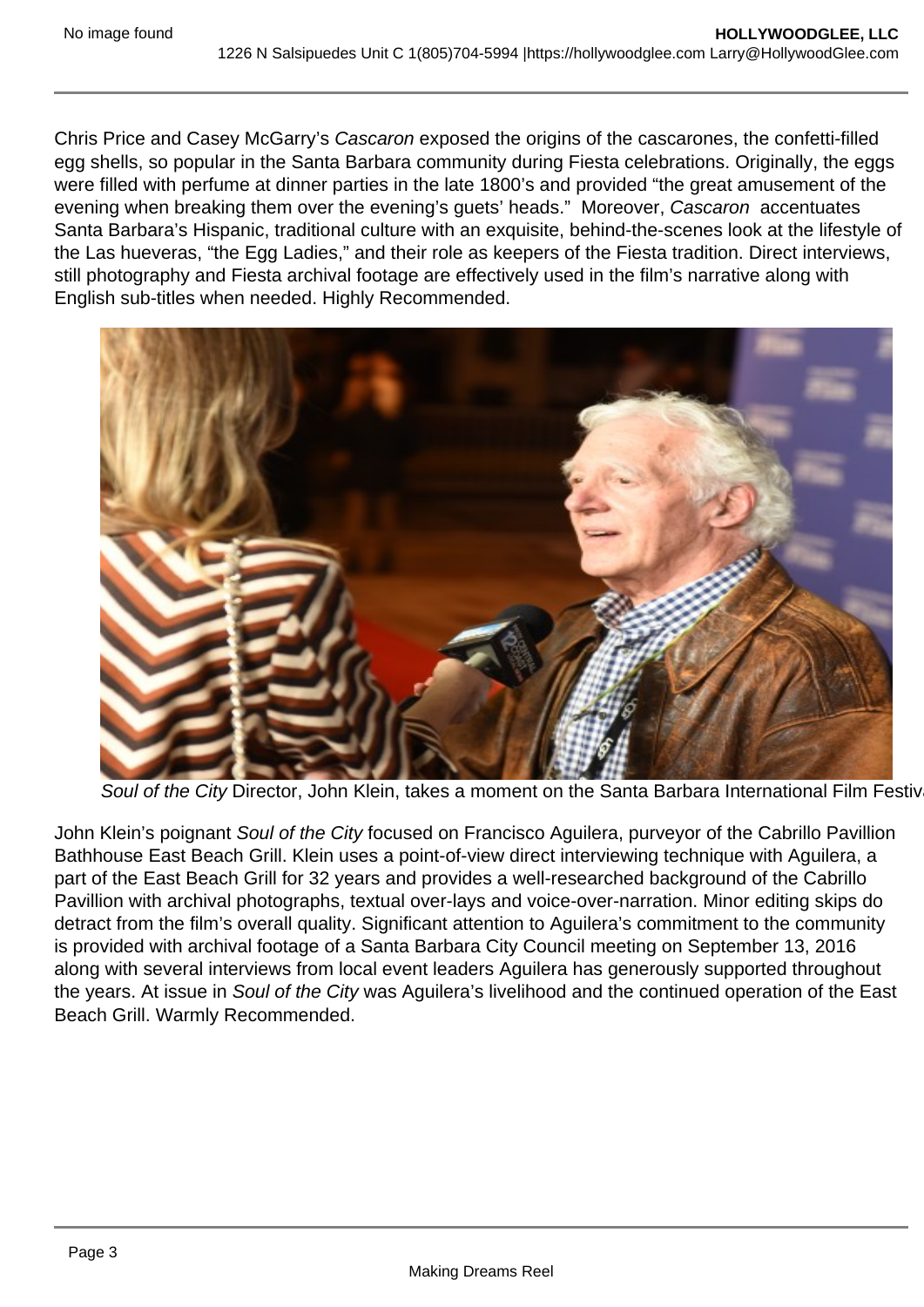

The Tipping Point Director, Danielle Cohen, right, on the Santa Barbara International Film Festival Closing Night red carpet. February 10th, 2018 at the historic Arlington Theatre in Santa Barbara,

Danielle Cohen's The Tipping Point discusses an uproar emanating from local leaders and scientists on the role of science in the Trump Administration and the potential long-term effect of slashing science research funding. Utilizing archival news reports. Archival footage of Nineteenth Senate District, California State Senator, Hannah Beth Jackson delivering an impassioned speech is one of the film's highlights. Moreover, with several interviews from the Long Term Ecological Research knowledge network a paradigm is highlighted in research sharing within the scientific community. Warmly Recommended.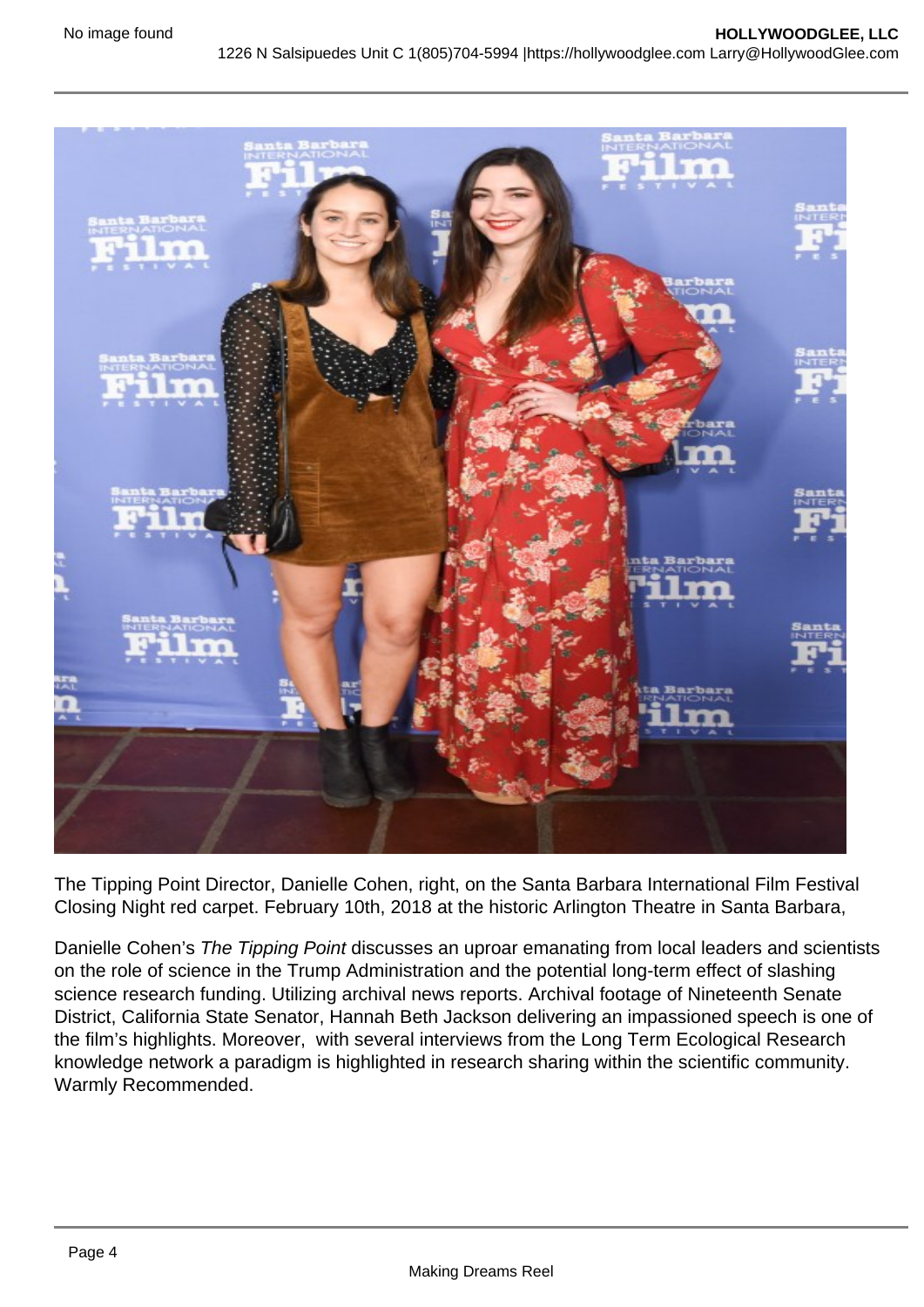

The Out of the Ashes Producing Team from left to right; Habib Habibi, Rose Ettleson, Kevin Willefer

Hallie Brown's Out of the Ashes, a Blue Horizon film, peers into Wild-land Urban Interface through the ashes of the July 2017 Whittier Fire in the Santa Ynez Mountains along Highway 154 in Santa Barbara County. Brown's film, a graduate project via the University of California-Santa Barbara's Bren School of Environmental Science & Management, uncovers the importance of defensible space in planning new construction while illuminating a sense of community at the Cold Springs Tavern in the affected area of the Whittier Fire. The filmmakers effectively utilize still photography, archival news footage and direct interviews. Diagetic music and footage from the Cold Springs Tavern are effectively woven into a timely and highly watchable story line. Highly recommended.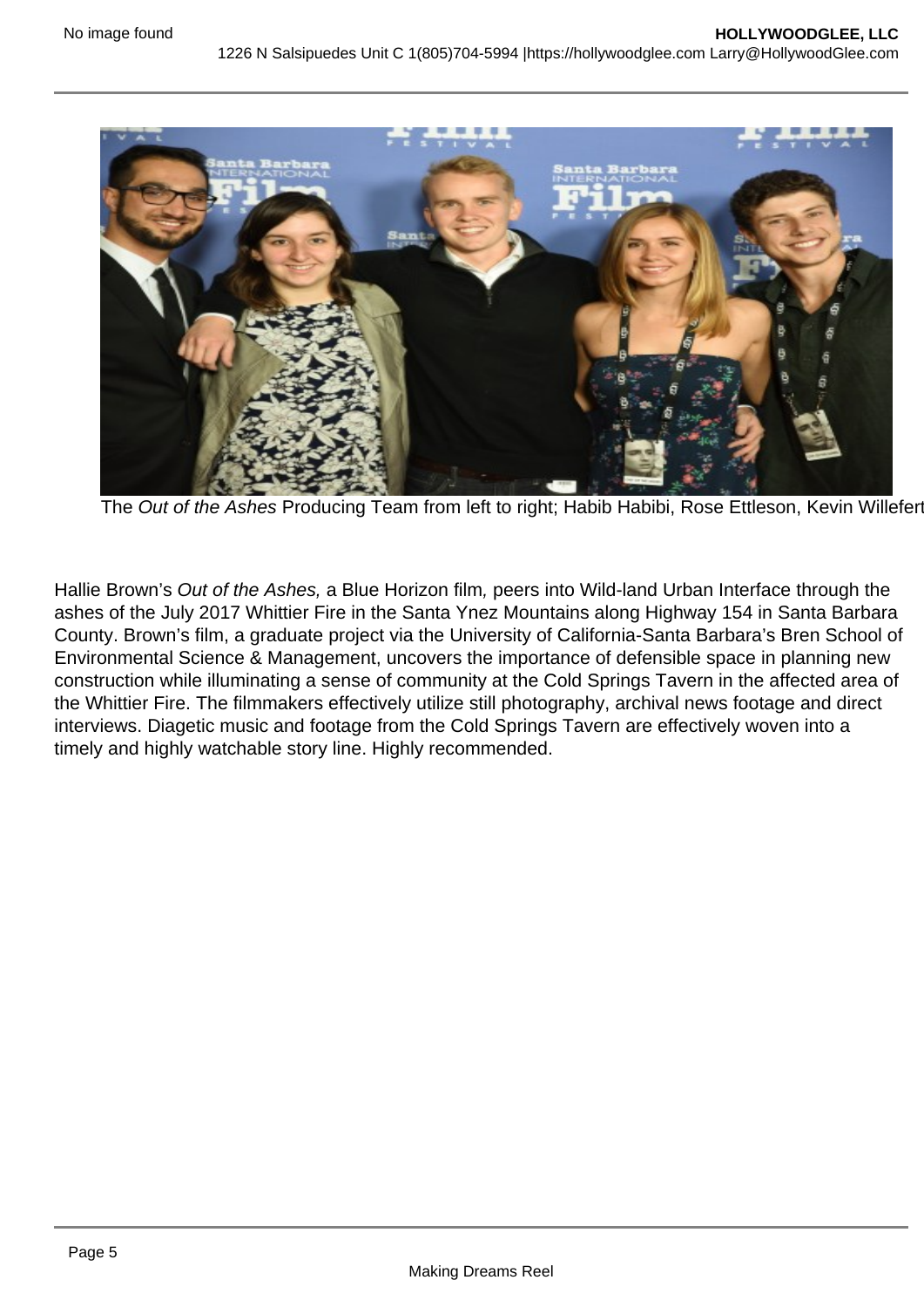

Open-water marathon swimmer, Rachel Horn, speaks with KEYT, Channel 3 reporter on the Santa I

Ryan Slattery's Crossing the Channel provided an inspirational ending to the festival with the story of Rachel Horn's 12.4 mile open-water, marathon swim across the Santa Barbara Channel – starting off Anacapa Island and finishing on the beachfront in Oxnard, California. Slattery utilizes point-of-view, first-person interviews, archival photographs and real-time footage of the swim while dividing the film into three distinct parts after a brief introduction; The Team, The Rules, and The Swim. Warmly Recommended.